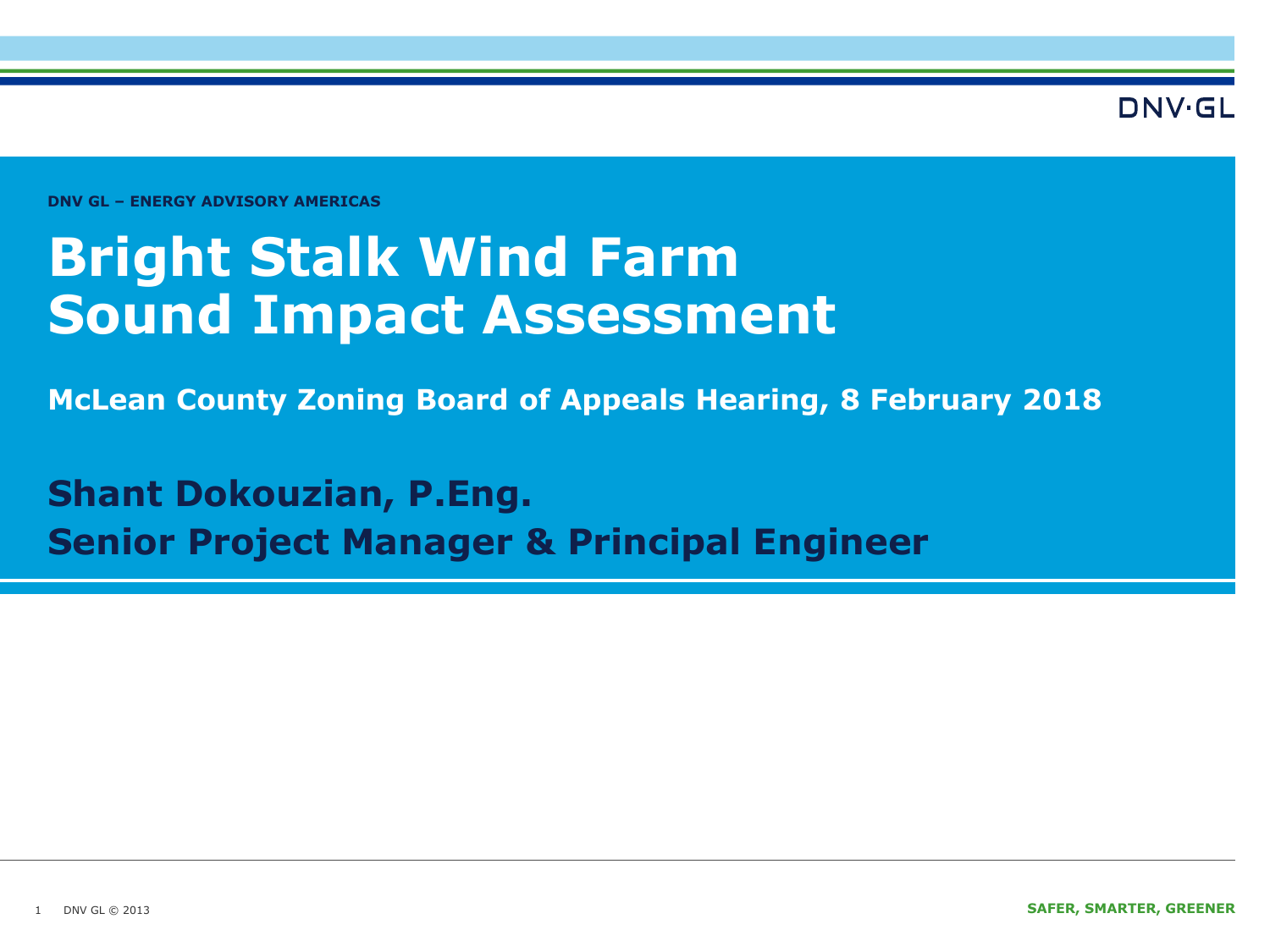## **Introduction to Wind Farm Sound**

- Sound is measured in decibels.
- 0 dB is the threshold of human hearing.
- Wind Farm sound is caused by:
	- Mechanical noise originating from the wind turbine nacelle (gear box, HVAC, etc.);
	- Aerodynamic noise from the air passing through the turbine blades; and
	- Transformer noise located at the project substation.

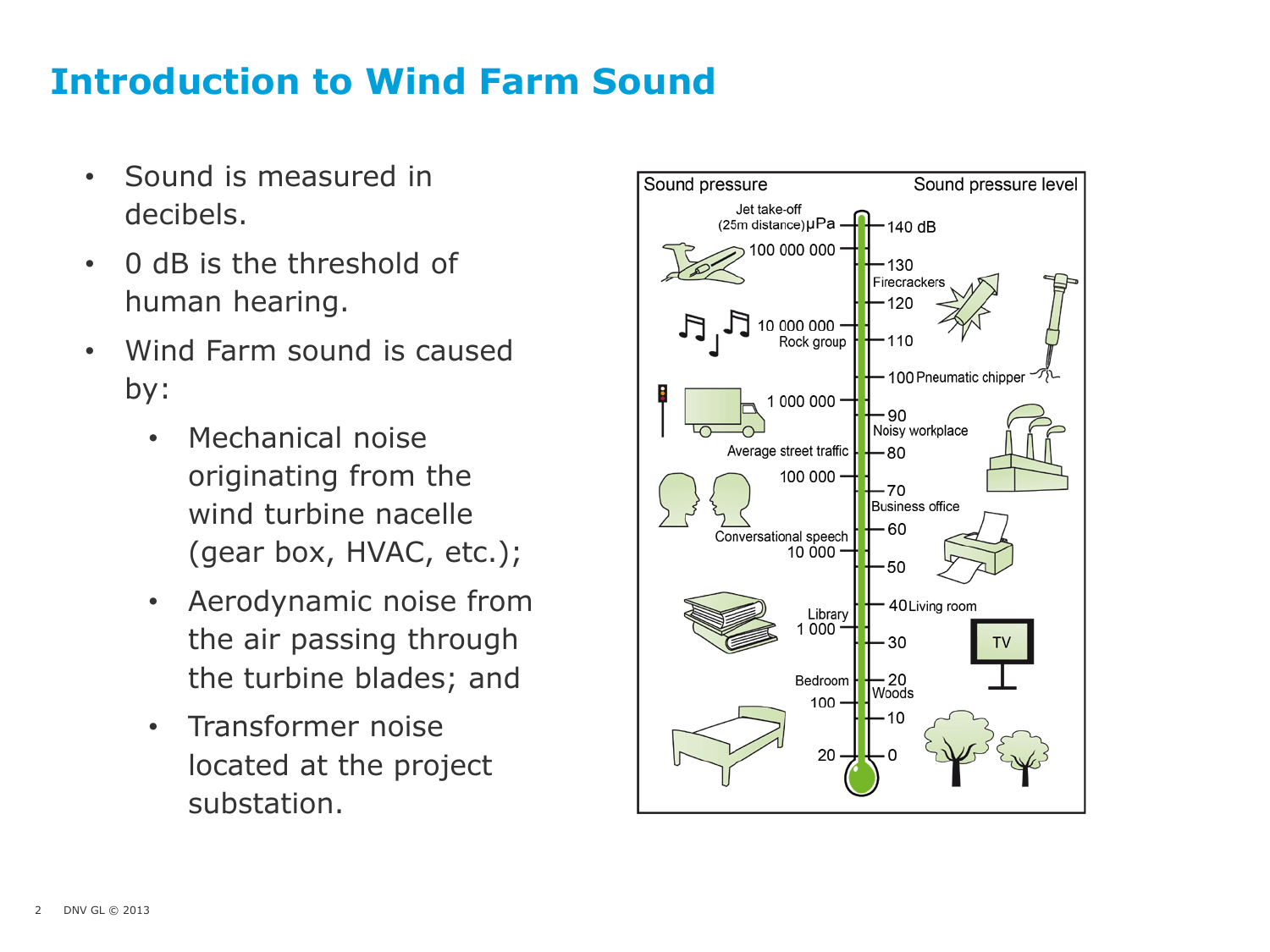## **Applicable Regulations**

- Sound is regulated by the Illinois Pollution Control Board (IPCB).
- The Project is subject to IPCB regulations.
- IPCB Sound limits depend on the "Class" of land receiving the sound, and the limits are set at various sound frequencies, measured in hertz.

| <b>Octave band center</b> | <b>Class A Land</b>              |                                    |  |  |  |
|---------------------------|----------------------------------|------------------------------------|--|--|--|
| frequency (Hz)            | <b>Daytime limit</b><br>(dB lin) | <b>Nighttime</b><br>limit (dB lin) |  |  |  |
| 31.5                      | 75                               | 69                                 |  |  |  |
| 63                        | 74                               | 67                                 |  |  |  |
| 125                       | 69                               | 62                                 |  |  |  |
| 250                       | 64                               | 54                                 |  |  |  |
| 500                       | 58                               | 47                                 |  |  |  |
| 1000                      | 52                               | 41                                 |  |  |  |
| 2000                      | 47                               | 36                                 |  |  |  |
| 4000                      | 43                               | 32                                 |  |  |  |
| 8000                      | 40                               | 32                                 |  |  |  |

| <b>Land Classification</b> | <b>General Summary</b>                   |  |  |
|----------------------------|------------------------------------------|--|--|
| <b>Class A</b>             | <b>Residences</b>                        |  |  |
| <b>Class B</b>             | <b>Sales / Service Buildings</b>         |  |  |
| <b>Class C</b>             | <b>Agricultural, Industrial, Utility</b> |  |  |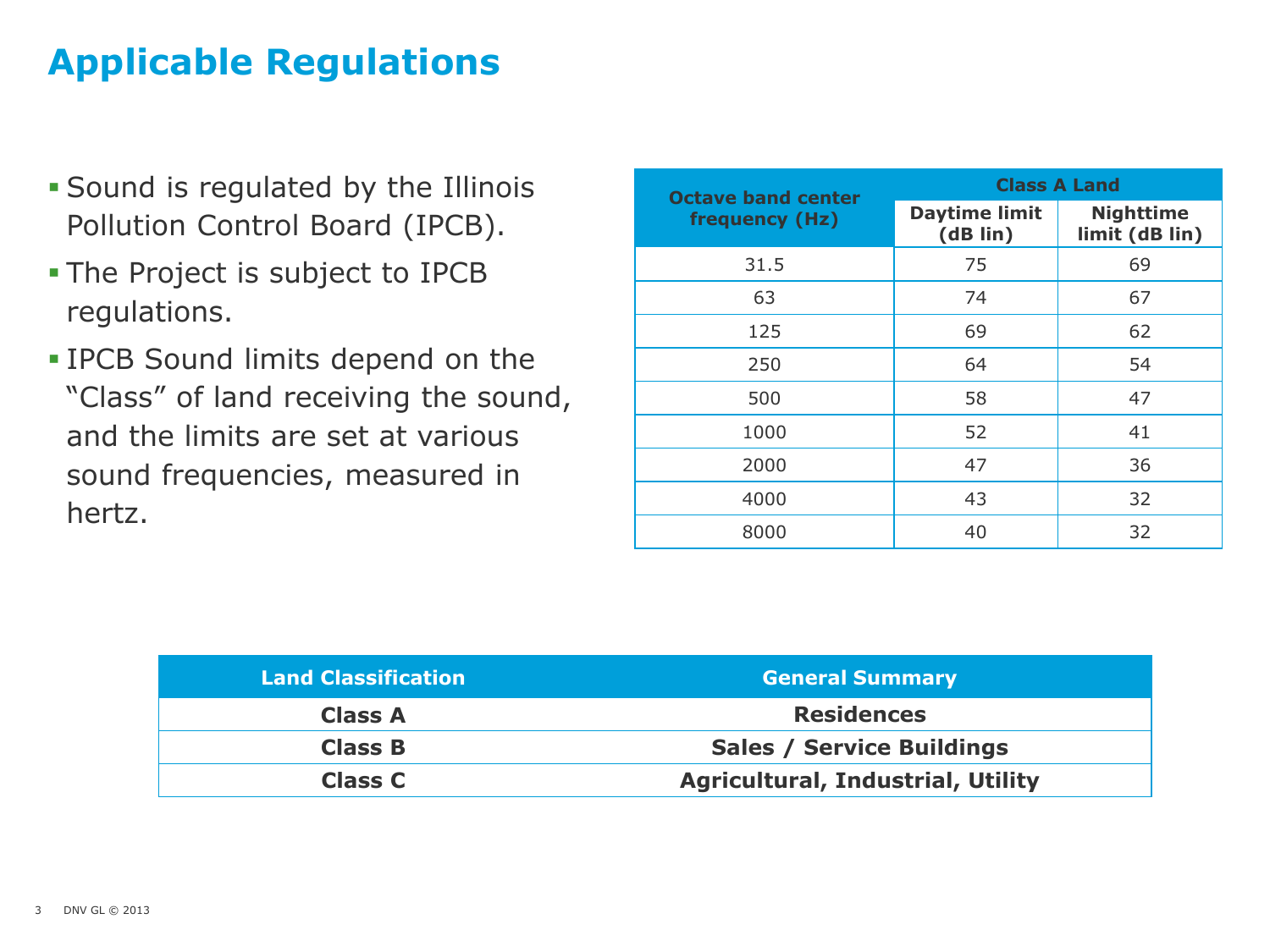## **Overview of Sound Modelling Methodology**

- Sources of sound:
	- Fifty-eight V136 3.6 MW turbines at an 82 meter hub height.
	- One 250 MVA, 345 kV substation transformer.
- Points of reception (residences):
	- 124 points of reception were identified in the vicinity of the Project.
	- All points of reception were considered Class A, with the most stringent noise limits.
- Conservative assessment methodology:
	- The sound pressure level at each point of reception was calculated based on the ISO 9613-2 model.
	- Modelling takes into account real life parameters such geometrical divergence, atmospheric absorption, and ground effects.
	- Atmospheric parameters are set to favorable sound propagation, including downwind conditions, which means the results of this modelling are likely to be conservative.
	- Sound attenuation from foliage or trees not accounted for.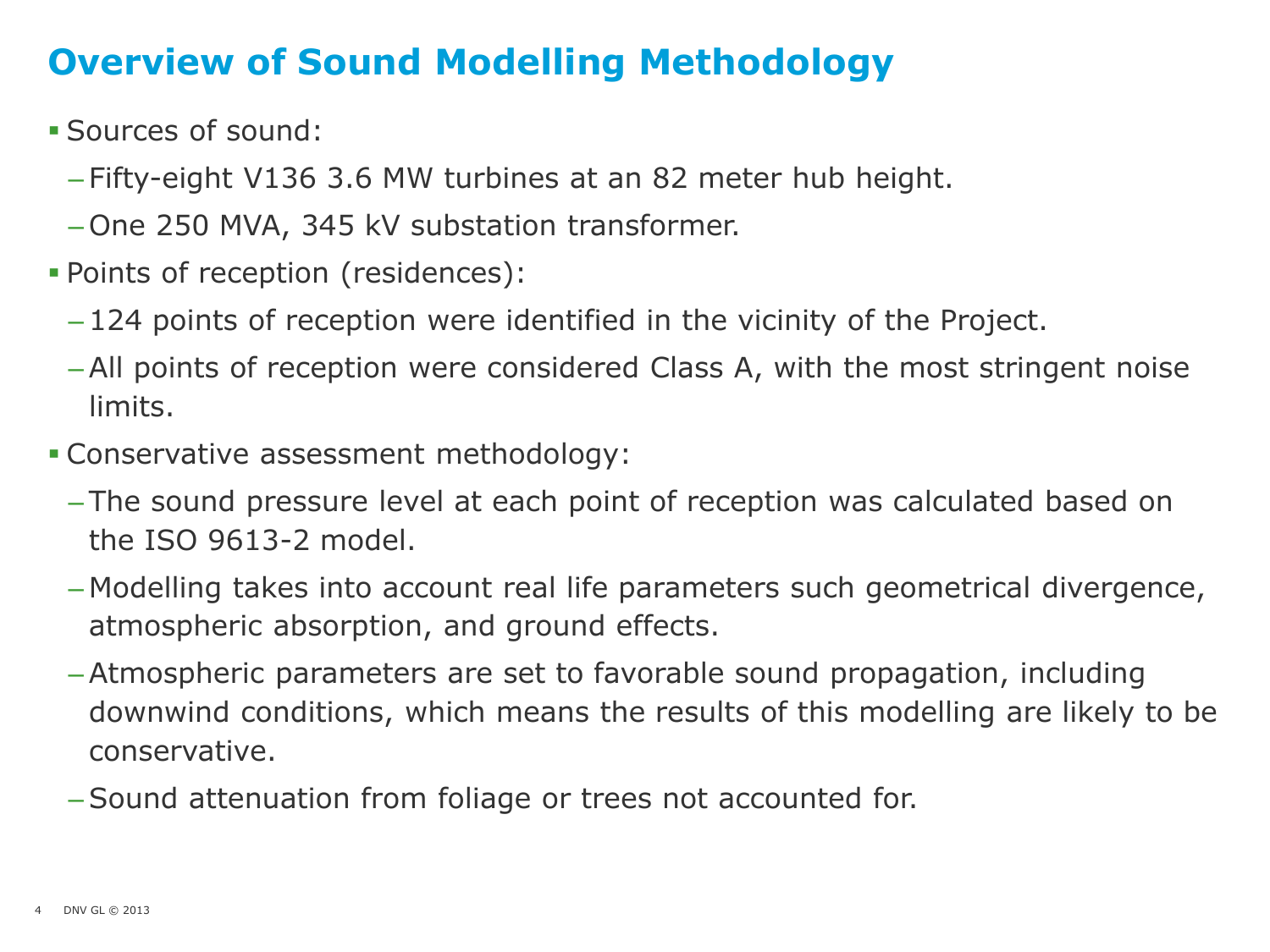### **Measures Taken to Minimize Sound from Bright Stalk**

- **The model assumes that blade** serration is applied to 27 turbines in order to reduce sound emissions.
- **Conservative modelling.**
- **Transformer with reduced** sound specifications was chosen for analysis.



Source: http://www.rechargenews.com/wind/12010 09/in-pictures-first-vestas-v136-rises

#### **Vestas V136 3.6 MW acoustic emission summary**

|                                                  | <b>Octave Band Sound Levels [dBA]</b> |      |      |      |       |       |       |      | <b>Broadband</b> |       |
|--------------------------------------------------|---------------------------------------|------|------|------|-------|-------|-------|------|------------------|-------|
| <b>Frequency [Hz]</b>                            | 31.5                                  | 63   | 125  | 250  | 500   | 1000  | 2000  | 4000 | 8000             |       |
| V136-3.6 Mode P01<br>(without Serration)         | 85.4                                  | 87.4 | 95.3 | 95.8 | 100.3 | 104.2 | 103.3 | 88.9 | 62.1             | 108.2 |
| <b>V136-3.6 Mode P01 STE</b><br>(with Serration) | 77.J                                  | 88.0 | 93.4 | 97.4 | 99.0  | 99.9  | 99.0  | 91.2 | 71.6             | 105.5 |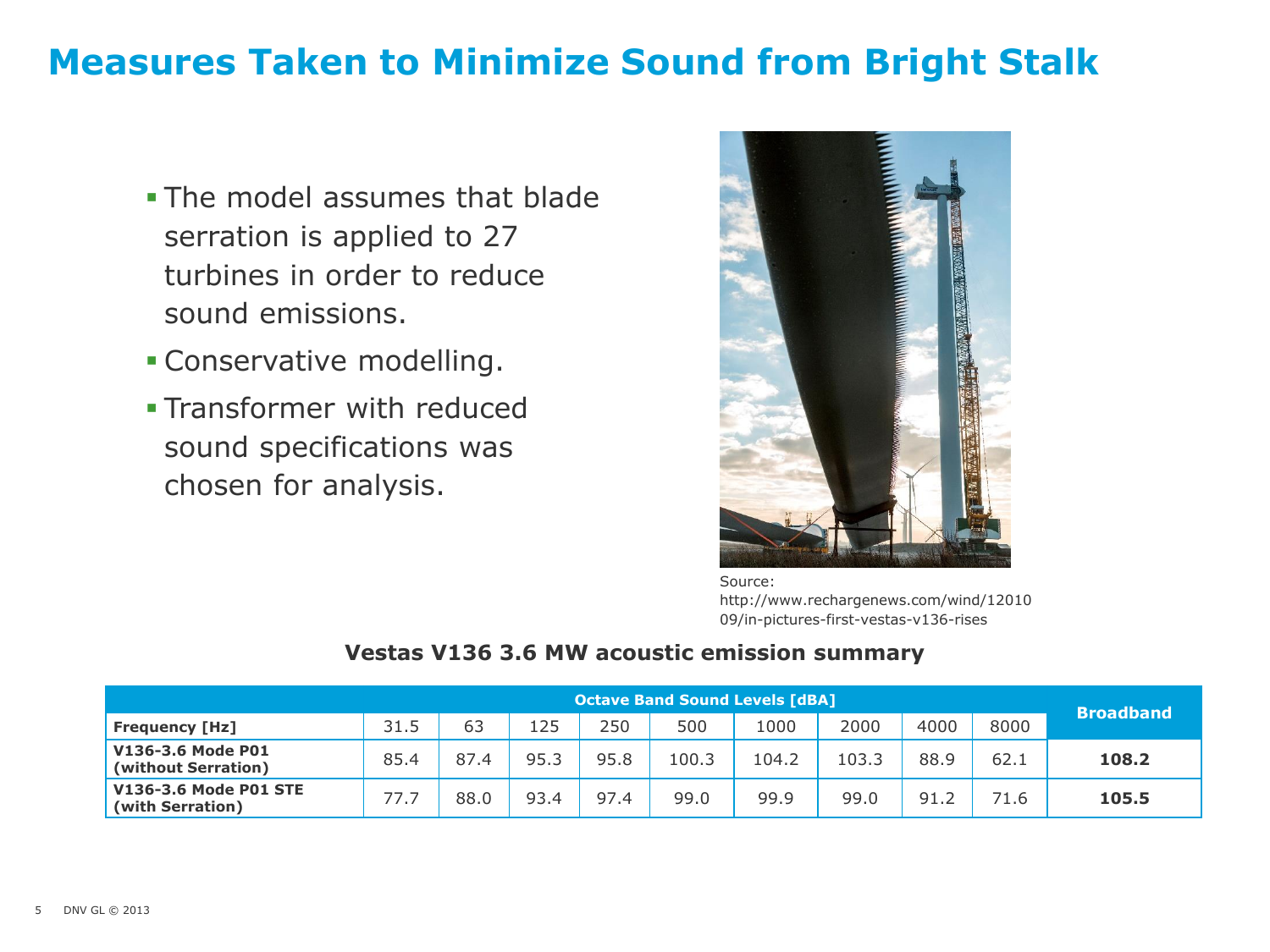## **Bright Stalk Sound Modelling Results**

- Modelled sound levels fall within IPCB limits for all 124 receptors.
- The results of DNV GL's modelling show that the Bright Stalk wind farm will be in compliance with IPCB sound requirements.